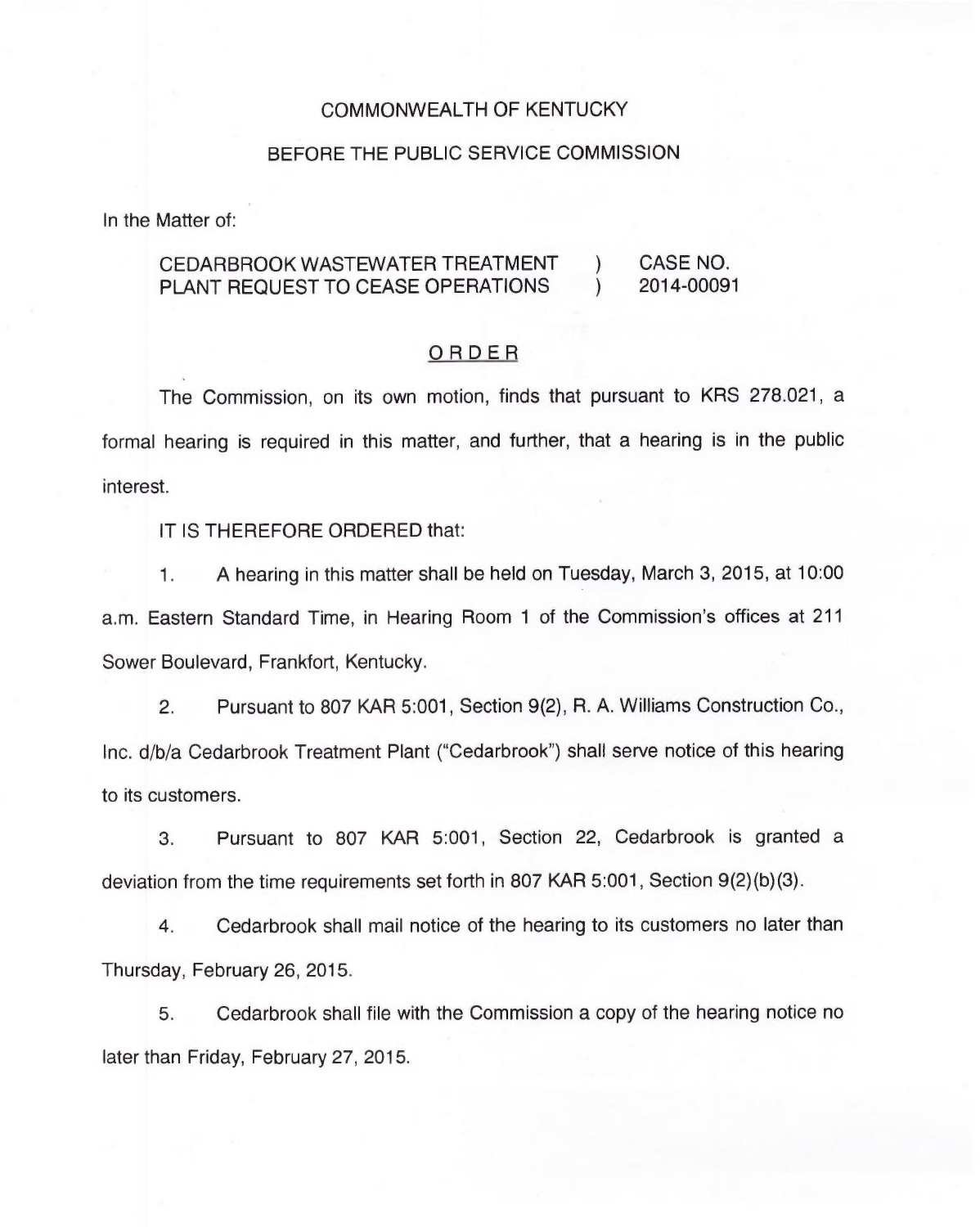6. Each party shall file with the Commission and serve upon the other parties of record a list of all witnesses that it intends to call at the scheduled hearing, and a summary of each witness's expected testimony no later than Friday, February 27, 2015.

7. The official record of these proceedings shall be by video only.

By the Commission



**ATTEST** Executive Director